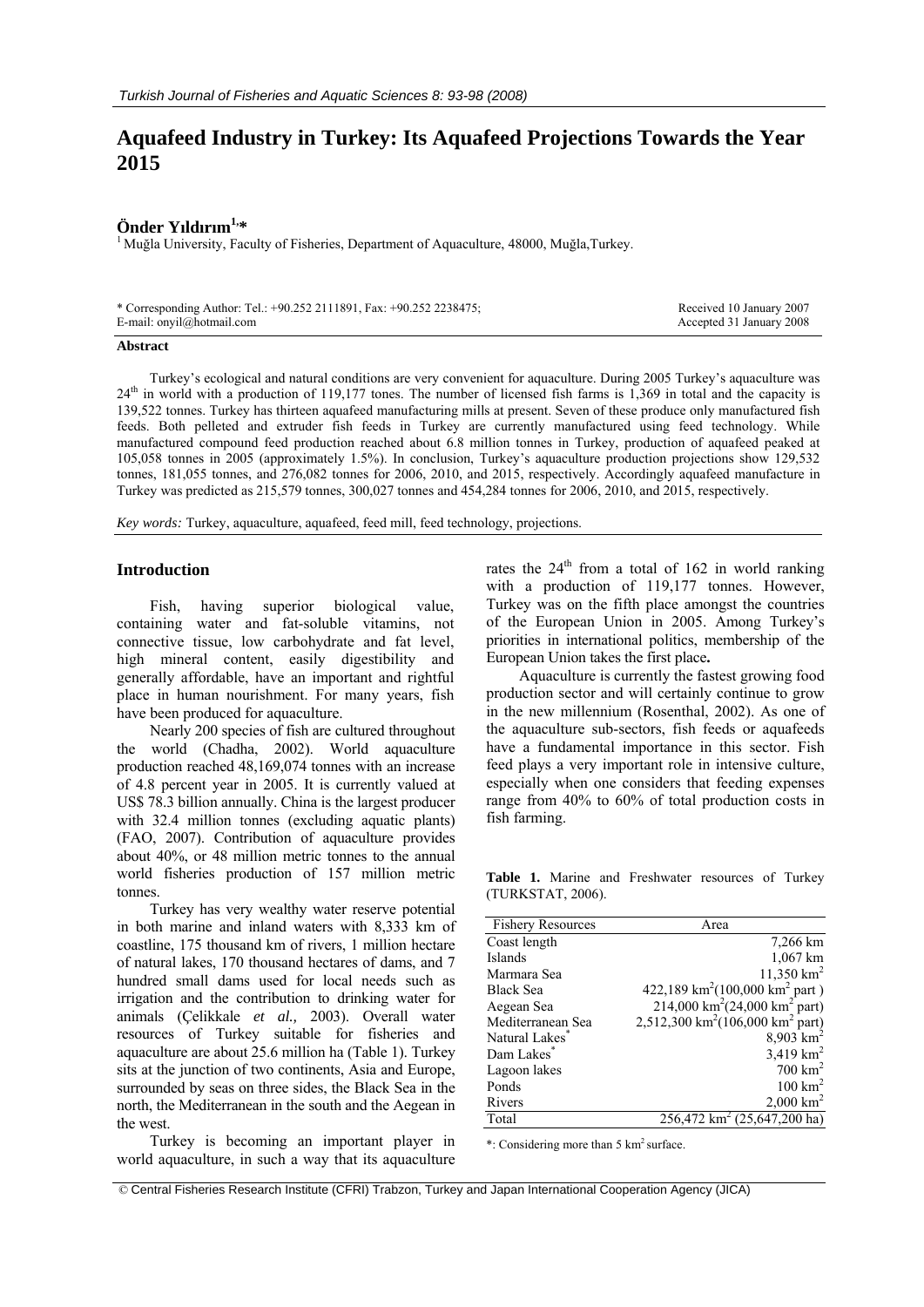Fish were fed with the cattle spleens, the byproducts of fisheries and slaughterhouses since the end of the nineteenth century, when trout farming commenced. But then, dry pellets, a revolution discovery product, were started to be used in fish farms since the 1960s.

During the 1980s, the introduction of the cooking-extrusion technique constituted another crucial step forward. This technology assures a better physical appearance and a much-improved digestion of food ingredients. The process allows the preparation of feeds of higher energetic content by allowing a higher lipid proportion and an improvement in the food conversion ratio. This leads a considerable saving of the valuable proteins that are destined primarily for the constitution of muscle, and, as a direct result, reduces the nitrogenous waste into the environment (Sabaut, 2002).

Gill (2007) estimates 635 mmt total global in industrial or manufactured feed output in 2006. Estimated global industrial feed production that occurred in poultry was 40%, in pigs 32%, in cattle 22%, in others 3% and in aquaculture 4% in 2004 (Gill, 2007). Total estimated compound aquafeed production in 2003 was 19.5 mmt. If we are to understand this number by species carps 45%, marine shrimp 15%, salmon 8.4%, tilapia 8.1%, marine fish 7.6%, catfish 4.1%, trout 3.7%, freshwater crustaceans 3.4%, milkfish 2.7% and 2% eel (Tacon, 2005). In this paper, aquafeed sector in Turkey was addressed; the current status of aquafeed in Turkey and its projections towards the years of 2006 and 2015 were put forward by using data which include current aquaculture and aquafeed production figures**,** feed conversion rates and average annual growth projection.

# **Materials and Methods**

Fish feed requirements are based on an assessment of feeding practices (mainly the estimates from the previous researches on dry feed production) and feed conversion rates. The aquafeed and aquaculture statistics are presented from GDPC, GDAPD databases. In addition, data collected trough personnel communications with national and foreign aquafeed firms for the fish feed production were also used.

Pike (2000), Pike and Barlow (2003), and Tacon (2004), who are prominent scientist especially in estimating world fish feed, have made projections in

their scientific researches regarding newly developed aquafeed technologies and feed formulations. They note that FCR is improving well for every fish and crustacean species.

In calculations of the projections used for explaining the rates of aquafeed between the years of 2006 and 2015 in Turkey, the rates of the average feed conversion have been evaluated in regard to the data by Pike (2000), Pike and Barlow (2003), Tacon (2004). In the present study, the Table 2 was formed and the projections were made by revising the FCR values presented in Pike (2000), Pike and Barlow (2003), Tacon (2004). In addition, average annual aquaculture growth rates of Turkey were obtained largely from data in the previous years. The average growth rates were assumed as 10% for trout, 8% for carp, 8% for gilthead sea bream, and for sea bass, 1% for mussel and 5% for others. Projections for the species were done by using Excel programmer.

### **Results**

# **The Current Status of Aquaculture and Aquafeed Production in Turkey**

Turkey's ecological and natural conditions are very convenient for aquaculture of various marine and freshwater species including trout, carp, sea bass and bream, turbot, mussel etc. Main freshwater fish species produced is trout (*Onchorynchus mykiss*) where raceways and floating cages are employed. Main marine fish species grown are sea bass (*Dicentrarchus labrax*) and gilthead sea bream (*Sparus aurata*). The marine fish have been cultured in floating cages, off-shore and earthen ponds. According to current official figures there are 296 marine and 1,073 freshwater farms. Licensed fish farms are 1,396 in total and farms capacity is 139,522 tonnes (Table 3). Brook trout (*Salvelinus fontinalis*), brown trout (*Salmo trutta*), turbot (*Psetta maxima*), red porgy (*Pagrus pagrus),* and grouper *(Epinephelus guaza)* are produced in experimental or pilot scales that is to say not commercial in some farms. A recent development took place in fattened bluefin tuna (*Thunnus thynnus)* caught in the Mediterranean in May and June and subsequently farmed in large cages. The total production of fish and shellfish was 545,673 tonnes in 2005. Capture fisheries production amounted to 426,496 tonnes whilst aquaculture production was 119,177 tonnes in the same year (FAO, 2007). Total aquaculture production for 1986

Table 2. Feed conversion rates values predicted use of dry feed in aquaculture

|                |                | Pike (2000) |      | Pike and Barlow (2003) |      | This study  |      |      |
|----------------|----------------|-------------|------|------------------------|------|-------------|------|------|
| <b>Species</b> | 2000           | 2010        | 2002 | 2010                   | 2002 | 2006        | 2010 | 2015 |
| Carp           | 2.0            | ن           |      | ن                      | 2.0  | 2.0         |      | ن. 1 |
| Marine Fish    | $\overline{a}$ | 2.0         | 4.1  | 2.0                    |      | $\angle$ .1 | 2.0  | 1.ð  |
| Trout          |                |             |      |                        |      |             |      |      |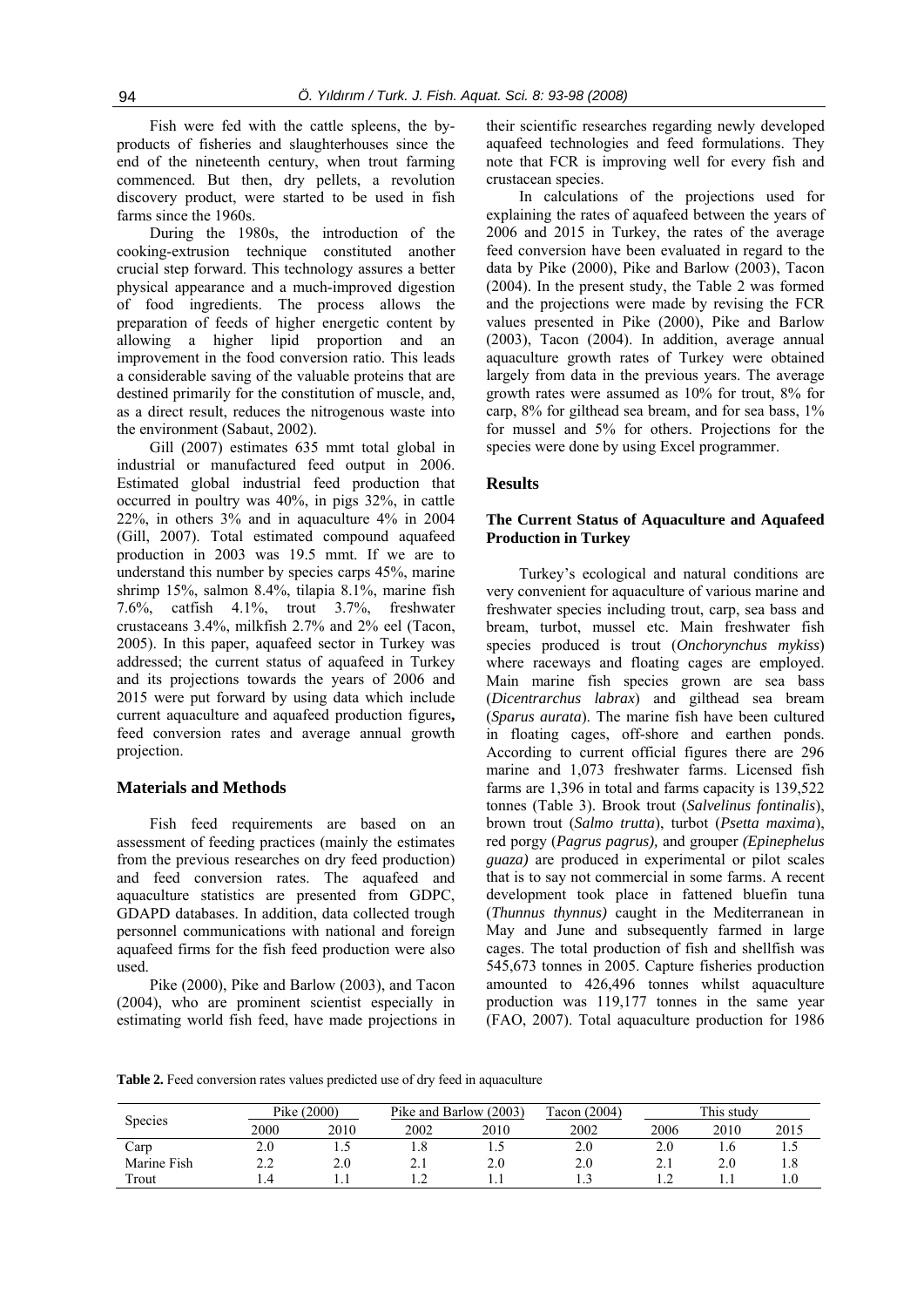and 2005 was 3,075 tonnes and 119,177 tonnes, respectively. The contribution of aquaculture production to the total fish supply has also rapidly increased from 0.5% in 1986 to almost 22% in 2005. Trout constituted about 41% of the total aquaculture production followed by sea bass (31.5%), gilthead sea bream  $(24\%)$ , carp  $(0.5\%)$ , mussel  $(1.3\%)$  and others  $(1.7\%)$ .

The first feed mills in Turkey were established by a government-owned company opening four feed mills during the period between 1956-1960. These were founded in Ankara in August 1958, in Konya in November 1958, in Erzurum in November 1959 and in Istanbul in October 1960. Success of state owned companies encouraged the private sector. A number of feed mills have developed rapidly since 1960. Although the compound feed sector took its first step in 1955, the first fish feed was manufactured in 1978 by the Bilecik Feed Industry. The first aquafeed plant in Turkey is private owned Pinar Feeds (now called Camli Feeds) which was established in 1983 to manufacture fish feed. At present, Turkey has a total of 646 feed mills; 468 of these have carried on production activities (GDPC, 2007). The number of aquafeed mills fluctuated between thirteen and eighteen but currently it is fifteen. Seven of these have only manufactured fish feeds. Other mills have produced both fish feeds and other animal feeds.

Total Turkish production of manufactured compound animal feed exceeded 6.8 mmt in 2005, of which ruminant feed was 53.9% of total, followed by poultry  $(44.6\%)$  and fish  $(1.5\%)$  feeds (Figure 1) (GDPC, 2007 ).

Aquafeed production reached 64,970 tonnes in 2004 and 105,058 in 2005 (Table 4). Kilic Feed is the largest aquafeed manufacturer with 18,000 tonnes **Table 3.** Number of Turkish fish farms, farm capacities (GDAPD, 2006).

| <b>Species</b>         | No. Farms | Farms capacity |  |  |
|------------------------|-----------|----------------|--|--|
|                        |           | (tonnes/year)  |  |  |
| Marine                 |           |                |  |  |
| Trout                  | 6         | 2,250          |  |  |
| Sea bass and Sea bream | 265       | 72,847         |  |  |
| Trout and Sea bass     | 6         | 1,160          |  |  |
| Sea bass-Sea bream and | 11        | 8,115          |  |  |
| New Species            |           |                |  |  |
| Bluefin tuna           | 6         | 6,300          |  |  |
| Mussel                 | 2         | 1,590          |  |  |
| Total                  | 296       | 92,262         |  |  |
| Freshwater             |           |                |  |  |
| Trout                  | 1051      | 46,380         |  |  |
| Carp                   | 21        | 580            |  |  |
| Frog                   |           | 300            |  |  |
| Total                  | 1073      | 47,260         |  |  |
| GENERAL TOTAL          | 1369      | 139,522        |  |  |



**Figure1.** Total compound animal feeds in Turkey.

| Table 4. Aquafeed manufacturing industries and their fish feed produced from 2004 to 2005 in Turkey (GDPC, 2007; Pers., |  |  |
|-------------------------------------------------------------------------------------------------------------------------|--|--|
| 2007)                                                                                                                   |  |  |

| Province     | Plant Name            | Capacity   | Production (Tonnes) |         |  |
|--------------|-----------------------|------------|---------------------|---------|--|
|              |                       | (Tonnes/h) | 2004                | 2005    |  |
| Antalya      | Korkutelim Feed       | 10         | 107                 | 70      |  |
| $Ay$ dın $*$ | Bagci Food            | 5          | 2,006               | 2,847   |  |
| Bilecik*     | <b>Bilyemtas Feed</b> | 8          | 1,679               | 1,442   |  |
| Bursa        | Vaner Food Feed       | 20         |                     |         |  |
| Denizli      | Abalioglu Feed        | 50         | 10,815              | 10,575  |  |
| Erzurum      | Erzurum Feed          | 20         | 289                 | 283     |  |
| Izmir*       | Cagatay Feed          | 5          | 9,116               | 13,300  |  |
| Izmir        | Camli Feed            | 40         | 13,738              | 16,693  |  |
| Izmir*       | Agromarin             | 12         | 7,283               | 9,715   |  |
| Mugla*       | Hakan Ltd. Feed       | 5          | 657                 | 15,000  |  |
| Mugla        | Yatagan Feed          | 12         | 487                 |         |  |
| Mugla*       | Kilic Feed            | 14         | 15,194              | 18,000  |  |
| Samsun       | Samsun Feed           | 40         | 86                  | 123     |  |
| $Sinop*$     | Black Sea Feed        | 4          | 3,500               | 17,000  |  |
| Tekirdag     | Kar Feed              | 5          | 9                   | 10      |  |
| Total        |                       |            | 64,970              | 105,058 |  |

\*Only aquafeed manufactures.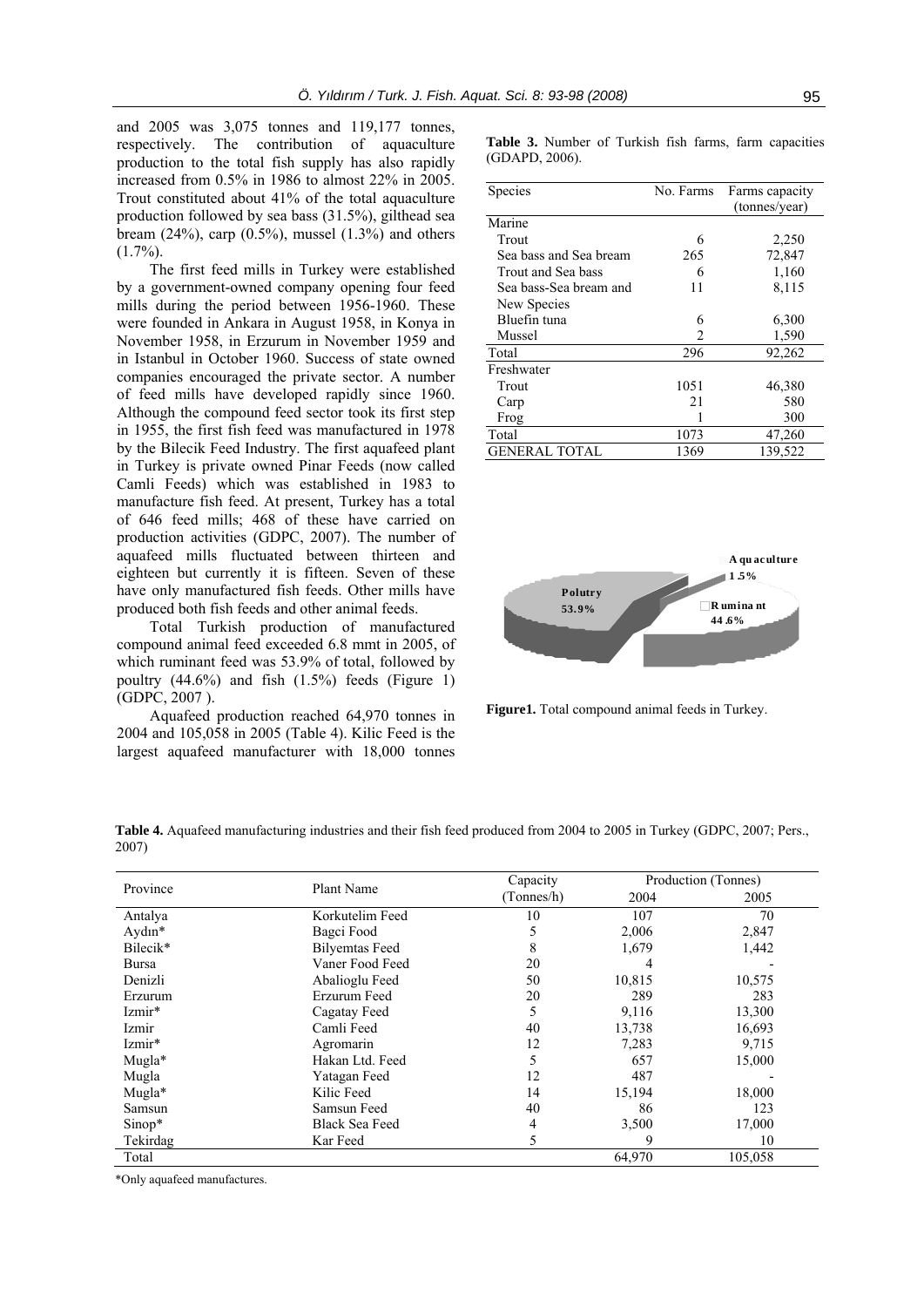(17.13%). Black Sea Feed is second with 17,000 tonnes (16.18%) and Camli Feed is just behind with 16,693 tonnes (15.89%). The following companies use extruder technology: Kilic, Camli, Abalioglu, Cagatay, Black Sea, and Bagci; none of the others do. Expander technology is only used by Agromarin Feeds. The rest of the feed manufacturing companies are using conventional mechanical pressing feed technology. Aquafeeds are produced for trout, gilthead sea bream, sea bass and carp by mills. There are four foreign firms' representatives that distribute aquafeed world-wide and in Turkey. Around 30,000 (28,000-36,000) tonnes of aquafeed is imported by these foreign companies (Pers., 2007) (Table 5).

Imported feed raw materials amount to 3.2 million tonnes (about 47%); pre- manufacture compound feed about 6.8 million tonnes. Of this, 1.63 million tonnes are soybean products, 0.46 million tonnes bran, 0.33 million tonnes feed additives, 0.27 million tonnes solvent-extracted sunflower seed, 0.11 million tonnes corn and 0.04 million tonnes fish meal (Table 6). Corn, bran, soybean, soybean seed, solventextracted sunflower seed, feed additive and fishmeal comprise roughly 88% of total imported feed raw materials. About 18,000 tonnes of fish meal were produced in Turkey in 2004. Because of inadequate fishmeal production, another 40,000 tonnes were imported in 2005. Feed additives constituted 65% of total feed raw material imports as value in 2005 (GDPC, 2007). Fish meal, fish oil, soybean meal, wheat, corn and vitamin-mineral premix were utilized as the main feed ingredients within aquafeed in Turkey.

#### **Projection of Turkey Aquaculture and Aquafeed**

Aquaculture production in Turkey has matured since 1986. This production has increased from 3,075

tonnes in 1986 to 119,177 tonnes in 2005, approximately an increase of 27% over the previous year (FAO, 2007). The same year, aquafeed production in Turkey was 105,058 tonnes which is roughly an increase of 62%. Average annual growth in aquaculture predictions are shown in Table 7 and 8. Assumptions about feed conversion rate used for aquafeed production conjecture, similar to those used by Pike (2000), Pike and Barlow (2003) and Tacon (2004).

The projections for Turkish aquaculture production indicate 129,532 tonnes, 181,055 tonnes, and 276,082 tonnes for 2006, 2010, and 2015, respectively. Manufactures of aquafeed in Turkey predicted 215,579 tonnes, 300,027 tonnes and 454,284 tonnes for 2006, 2010, and 2015.

**Table 5.** Aquafeeds imported by foreign companies in Turkey in 2005

| Name                 | $2005$ (Tonnes) |
|----------------------|-----------------|
| Inve                 | 12,000          |
| Trouw                | 16,000          |
| Bernaqua (Nektar)    | 38              |
| Dana feed (Aquamaks) | 30              |
| Total                | 28,068          |
|                      |                 |

**Table 6.** Some feed raw materials portion in total imported (GDPC, 2007)

| Year             | 2004(%) | 2005(%) |
|------------------|---------|---------|
| Soybean products | 17      | 50.5    |
| Bran             | 21      | 14.2    |
| Feed additives   | 3.3     | 10.2    |
| Sunflower seed   | 9       | 8.4     |
| Corn             | 26      | 3.5     |
| Fish meal        | 1.3     | 1.2     |
| Others           | 10.4    | 12      |
| Total            | 100     | 100     |

**Table 7.** Predicted production and growth of farmed fish in Turkey (Tonnes)

| <b>Species</b> | 2005   | $\%$ | Annual Growth $(\% )$ | 2006    | 2010    | 2015    |
|----------------|--------|------|-----------------------|---------|---------|---------|
| Carp           | 571    | 0.5  |                       | 617     | 839     | 1233    |
| Trout          | 49,282 | 41   | 10                    | 54,210  | 79,368  | 127,825 |
| Seabream       | 28,334 | 24   |                       | 30,600  | 41,632  | 61,171  |
| <b>Seabass</b> | 37,490 | 31.5 |                       | 40.489  | 55,085  | 80,938  |
| Mussel         | 1,500  | 1.3  |                       | 1,515   | 1,577   | 1,657   |
| Other          | 2.000  | 1.7  |                       | 2.100   | 2,553   | 3,258   |
| Total          | 19.177 |      |                       | 129,532 | 181,055 | 276,082 |

**Table 8.** Feed conversion rates values predicted use of aquafeed in Turkey

| Feed Use per ton Fish |      |      |      |      | Predicted aquafeed<br>Produced (Tonnes) |         |         |         |
|-----------------------|------|------|------|------|-----------------------------------------|---------|---------|---------|
| <b>Species</b>        | 2005 | 2006 | 2010 | 2015 | 2005                                    | 2006    | 2010    | 2015    |
| Carp                  | 2.0  | 2.0  | 1.6  | 1.5  | 1.142                                   | 1.233   | 1.678   | 2.465   |
| Trout                 | 1.2  | 1.2  | 1.1  | 1.0  | 59,138                                  | 65,052  | 95,243  | 153,390 |
| Seabream              | 2.1  | 2.1  | 2.0  | 1.8  | 59,501                                  | 64,262  | 87.427  | 128,459 |
| <b>Seabass</b>        | 2.1  | 2.1  | 2.0  | 1.8  | 78.729                                  | 85.027  | 115.679 | 169,970 |
| Total                 |      |      |      |      | 198.510                                 | 215.579 | 300,027 | 454,284 |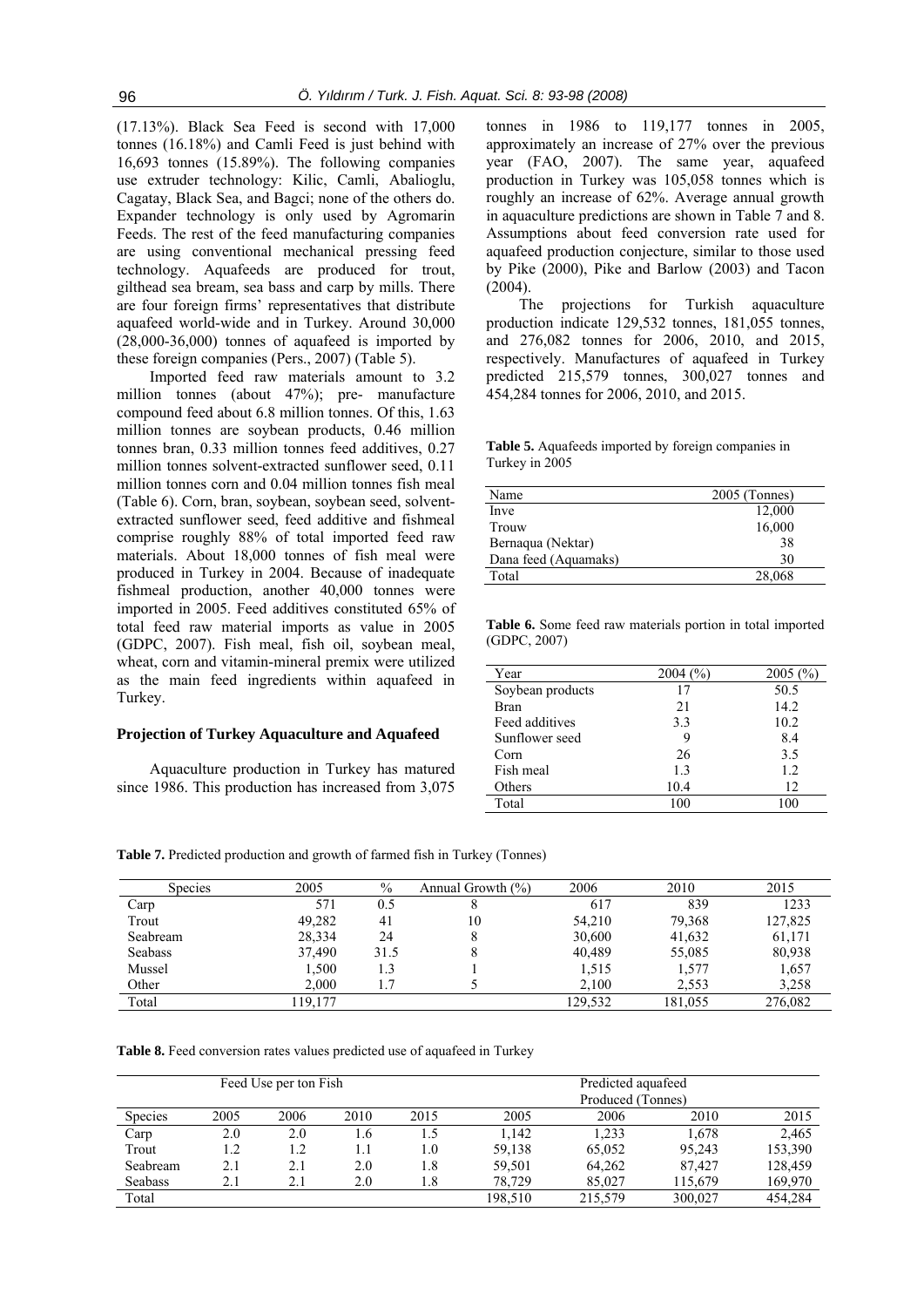In 2005, aquafeed production was previously predicted to be 198,510 tonnes, but production reached only 105,058 tonnes. One of the important reasons which lies behind this difference might be custom-made production (it is also called custom manufacturing) of fish feed. Since 1997, custommade fish feed has been allowed in Turkey. Fish farmers have had custom-made fish feed manufactured. The second reason, approximately 30,000 tonnes of aquafeed is imported by the representatives of foreign companies. The imported and custom-made fish feed is not seen in the total aquafeed manufacturing.

#### **Discussion and Conclusion**

The reduction of FCR has been expected through improving aquafeed technologies and formulations in aquaculture in future. This approach also goes for aquaculture of Turkey. In this paper, FCR are expected to decline in the years to come as mentioned in earlier estimations of New (2001), Tacon (2001; 2004), Pike (2000), Pike and Barlow (2003).

Feed manufacturers have vital responsibility of ensuring that the feed they provide to farmers is nutritionally correct for the intended species and production system. Furthermore, feed manufacturers can contribute to reducing the environmental impact of aquaculture by providing information to encourage efficient husbandry in order to reduce wastage through uneaten food, optimizing nutrient retention, by improving digestibility of nutrients and dietary nutrient equilibrium producing palatable feeds (Tacon, 1997). It was assessed that aquafeeds are 5% of the world's feed-stuffs produced in 1998, equivalent to almost 29 mmt of aquafeeds (New, 2001). However, estimated global aquafeed output was only 2.3% of total, at 12.3 mmt in 1998. It was reckoned that the global aquafeed production by 2010 would be 25.3 mmt (Tacon, 2001).

Turkey has a rapidly growing aquaculture, as well as an aquafeed industry. There are fifteen aquafeed plants, number of which fluctuates between thirteen and eighteen. Some fish farmers prefer pressed pellet feed rather than extruder feed. Both feed types seem to be are commonly used in fish farming. Production estimates of aquaculture are 129,532 tonnes, 181,055 tonnes, and 276,082 tonnes for 2006, 2010, and 2015, respectively. It is predicted that aquafeed manufacturing will be 215,579 tonnes, 300,027 tonnes and 454,284 tonnes for same years. Imports of feed raw materials have amounted to 3.2 million tonnes (approximately 47%) for corn, bran, soybean products, sunflower seed, feed additives and fishmeal. Following are the most common and important problems for the aquafeed sector: instability of raw materials prices; dependency on foreign exchange rates of these raw materials; on imports for some raw materials and instability in quality of feed produced. The owners of aquafeed factories have been demanding that 8% tax imposed on compound feed must be pulled down to the level of 1% in addition, fish farmers desire for decreasing the prices of fish feed. Soybean products and feed additives are the major imported feed-stuff for Turkey. So, the people need to be encouraged to produce those crucial feed raw material in the country. Besides, the additional and alternative feed materials (by-catch, trash fish and by products, hazelnut- olive cake) should be developed. The most important factor in determining the ongoing and future success of the aquaculture industry is better communications among stakeholders namely farmers, aquafeed firms, research and administrative institutions.

#### **Acknowledgements**

The author thanks to Ismail Hakkı Akyol (The Ministry of Agriculture and Rural Affairs, General Directorate of Protection and Control, Ankara-Turkey), for providing valuable data, and also many thanks to Dr. Eleanor Dow, Ismail Donmez and Akin Otken for redacting the document.

### **References**

- Chadha, R.C. 2002. Seminar perspectives, 3<sup>rd</sup> National Seminar for popularization of oil meal usage in compound cattle, poultry and aqua feeds, February 2002, Bangalore. Mimeo.
- Çelikkale, M.S., Verep, B. and Düzgüneş, E. 2003. The general properties of inland waters, inland fish and inland fisheries of Turkey. In: K. Oray, M.S. Çelikkale and G. Özdemir, (Eds.), Int. Symposium of Fisheries and Zoology, İstanbul: 313-320.
- FAO. 2007. The State of World Fisheries and Aquaculture. Rome, Italy.
- GDAPD. 2006. Republic of Turkey Ministry of Agriculture and Rural Affairs, General Directorate of Agricultural Production and Development Statistical Records, Ankara, Turkey.
- GDPC. 2007. Republic of Turkey Ministry of Agriculture and Rural Affairs, General Directorate of Protection and Control Statistical Records, Ankara, Turkey.
- Gill, C. 2007. World feed panorama: Bigger cities, more feed. Feed International, 28(1): 5-9.
- Personnel Communication (Pers.) 2007. Personnel communications with native and foreign aquafeed firms.
- New, M. 2001. The European aquafeed industry. Fish Farmer*,* 24(5): 46-48 p.
- Pike, I. 2000. The real effect of aquaculture on world fish supplies. Feed International, Sep: 34- 40.
- Pike, I.H. and Barlow, S.M. 2003. Impact of fish farming on fish stocks. Fish Farmer, 26(1): 14-16.
- Rosenthal, H. 2002. Interactions between coastal resource users: aquaculture, shipping and coastal urban development and their influence on changes in biodiversity. In: M. Eleftheriou and A. Eleftheriou (Eds.), Proceedings of the Asem Workshop Aquachallenge*,* April 27-30, Beijing, China: 52-62.
- Sabaut, J.J. 2002. Feeding Farmed Fish. President of the Interprofessional Committee for Aquaculture Products